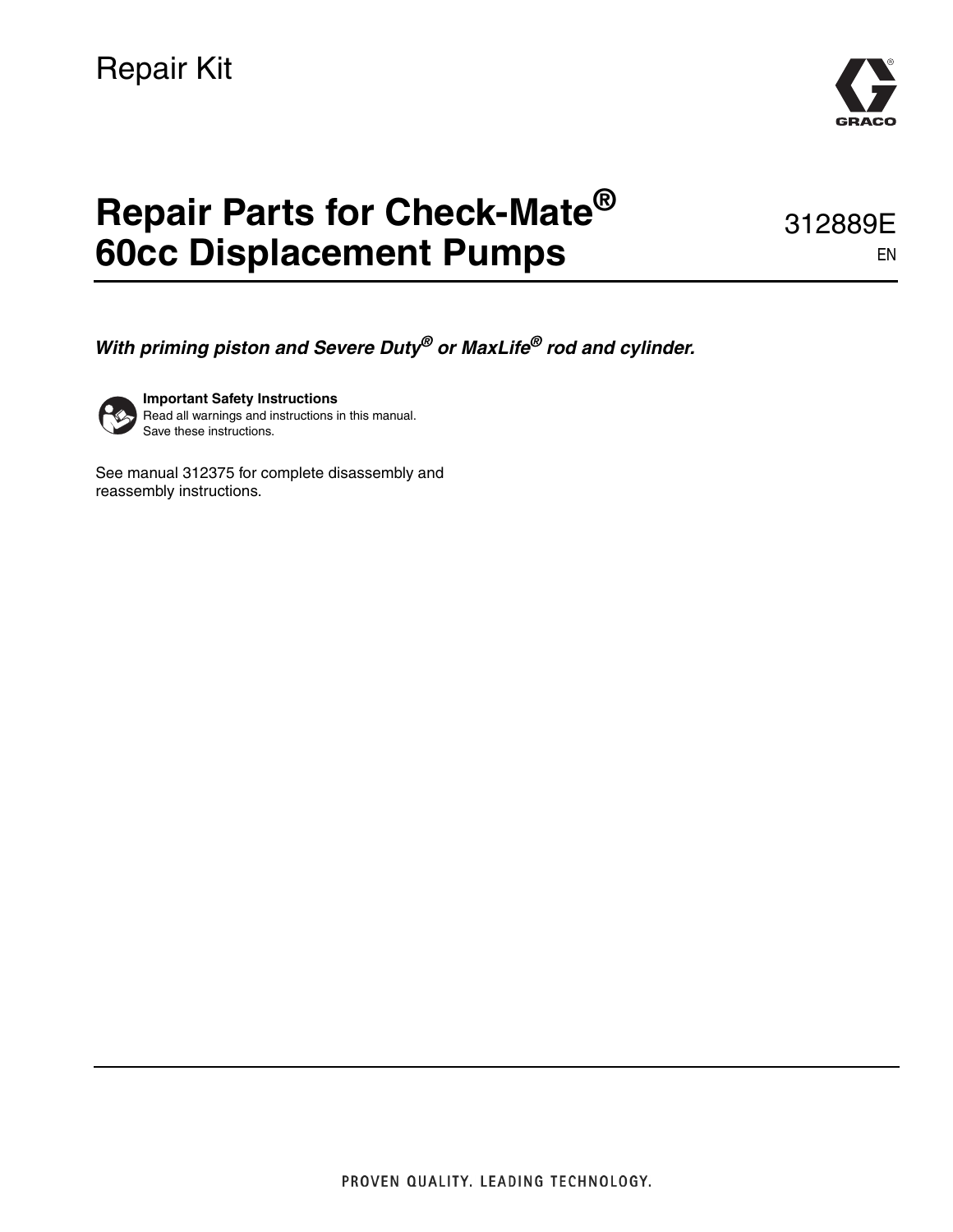#### **KEY:**

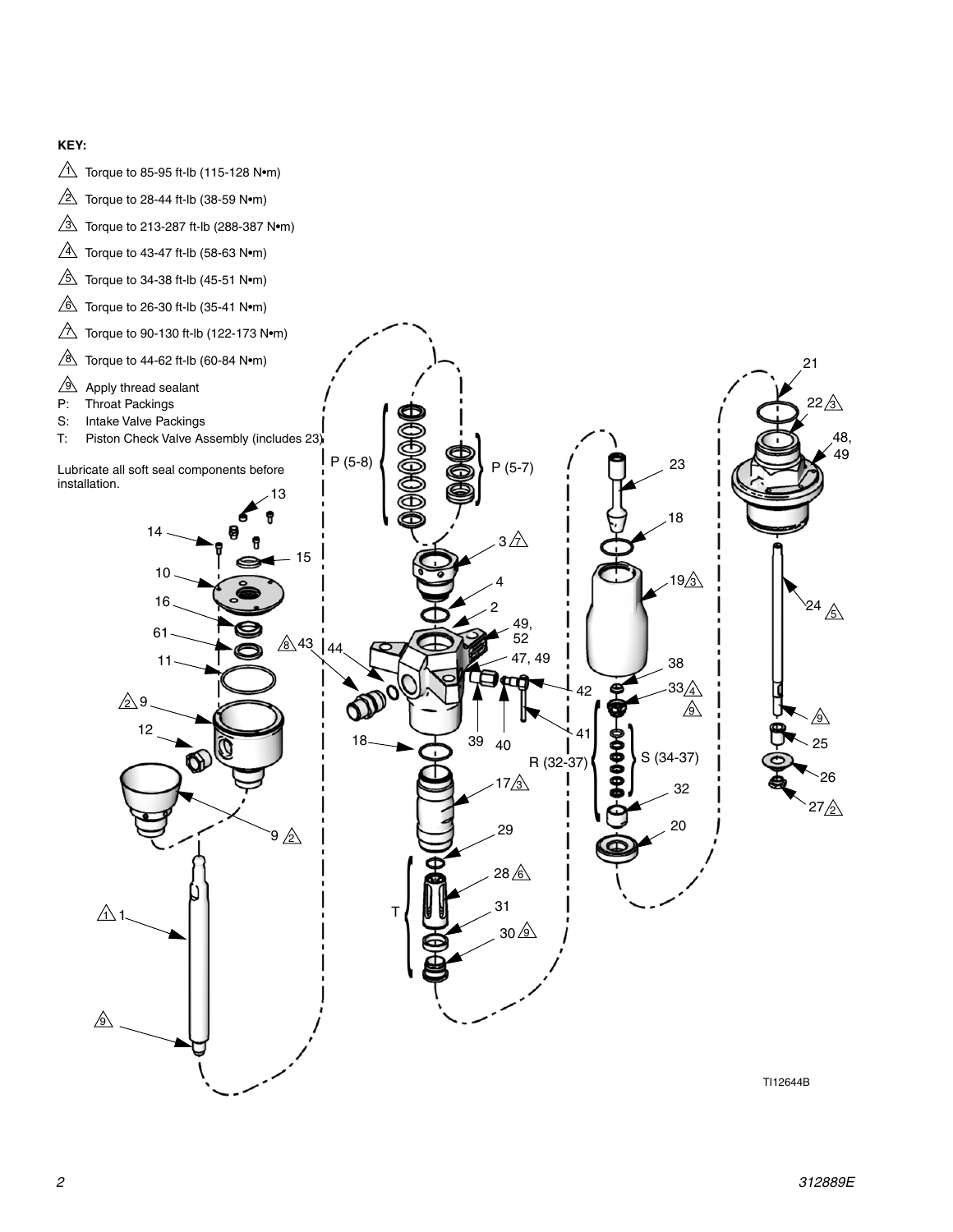### <span id="page-2-0"></span>**Parts**

| Ref.                               | Part                        | <b>Description</b>                                    | Qty.           | Ref.<br>25         | Part                      | <b>Description</b><br>★ #184122 GUIDE, piston      | Qty.           |
|------------------------------------|-----------------------------|-------------------------------------------------------|----------------|--------------------|---------------------------|----------------------------------------------------|----------------|
| 1                                  | ★ * 257530                  | KIT, rod, displacement; chrome                        | 1              |                    |                           | <b>**15U598 GUIDE, piston; sst</b>                 |                |
|                                    |                             | (includes 18, 21)                                     |                | 26                 | <b>★ #184051 PISTON</b>   |                                                    | 1              |
|                                    | ⊕¥257531                    | KIT, rod, displacement; MaxLife                       | 1              |                    |                           | <b>**15U597 PISTON; sst</b>                        |                |
|                                    |                             | (includes 18, 21)                                     |                | 27                 |                           | ★ #184121 NUT, shovel                              |                |
| $\overline{c}$                     |                             | ★ \$255604 KIT, housing, outlet, (150 mm)             | 1              |                    |                           | <b>**15U596 NUT, shovel; sst</b>                   |                |
|                                    |                             | (includes 18, 21, 44, 47, 49, 52)                     |                | 28                 |                           | ★ #15M518 GUIDE, piston                            |                |
|                                    | <b>**257561</b>             | KIT, housing, outlet, (150 mm);                       |                |                    |                           | <b>**257667 GUIDE, piston; sst</b>                 |                |
|                                    |                             | sst (includes 18, 21, 44, 47, 49,                     |                | 29‡                |                           | BEARING, guide                                     |                |
|                                    |                             | 52)                                                   |                | $30+$<br>$31+$     |                           | SEAT, piston                                       | 1              |
| 3                                  |                             | ★ #15K751 CARTRIDGE<br><b>**15U603 CARTRIDGE; sst</b> | 1<br>1         | $32+$              |                           | SEAL, piston<br>VALVE, intake                      | 1              |
| 4‡                                 |                             | 104361 O-RING, cartridge                              | 1              | 33‡                |                           | NUT, packing                                       | 1              |
| 5‡                                 | ★桊                          | GLAND, packing female;                                | 1              | 34‡                |                           | GLAND, male, piston;                               | 1              |
|                                    |                             | see Packing Kits                                      |                |                    |                           | see Packing Kits                                   |                |
|                                    | ₩                           | GLAND, packing, u-cup;                                |                | 35‡                |                           | PACKING, UHMWPE;                                   | $\overline{c}$ |
|                                    |                             | see Packing Kits                                      |                |                    |                           | see Packing Kits                                   |                |
| 6‡                                 | ★桊                          | V-PACKING; UHMWPE;                                    | 3              | 36‡                | 田某                        | PACKING; leather;                                  | $\mathbf 2$    |
|                                    |                             | see Packing Kits                                      |                |                    |                           | see Packing Kits                                   |                |
|                                    | 田其                          | SPACER, u-cup;                                        | 1              |                    | ★案                        | PACKING, PTFE;                                     | $\overline{c}$ |
|                                    |                             | see Packing Kits                                      |                |                    |                           | see Packing Kits                                   |                |
| 7‡                                 | ★举                          | V-PACKING; PTFE;                                      | $\overline{c}$ | 37‡                |                           | GLAND, female, piston;                             | 1              |
|                                    |                             | see Packing Kits                                      |                |                    |                           | see Packing Kits                                   |                |
|                                    | ₩                           | SPACER, u-cup; acetal;                                | 1              | 38‡                |                           | SEAL, valve                                        |                |
|                                    |                             | see Packing Kits                                      |                | 39‡                |                           | HOUSING, valve                                     |                |
| 8‡                                 | ★举                          | GLAND, packing male;                                  | 1              | 40‡                |                           | PLUG, valve                                        | 1              |
|                                    |                             | see Packing Kits                                      |                | 41‡<br>42‡         |                           | HANDLE, outlet bleed<br>CLIP, outlet bleed         | 1<br>1         |
| 9‡                                 | ★桊                          | NUT, packing, open wet cup                            | 1              | 43                 |                           | ★ #184037 FITTING, outlet                          | 1              |
|                                    | ₩                           | CUP, wet, enclosed                                    | 1<br>1         |                    |                           | <b>**15U592 FITTING, outlet; sst</b>               |                |
| 10 <sup>†</sup><br>11 <sup>†</sup> | ₩<br><b>E*161446 O-RING</b> | COVER, wet cup                                        |                | 44‡                |                           | 110135 O-RING                                      |                |
| $12+$                              | 田其                          | <b>SIGHTGLASS</b>                                     | 1              | $47\blacktriangle$ |                           | 184090 LABEL, warning                              | 1              |
| 13‡                                | ₩                           | COVER, oil hole                                       | 1              | $48\blacktriangle$ |                           | 184151 LABEL, warning                              | 1              |
| $14+$                              | ₩                           | SCREW, socket hd cap; M5 x 12                         | 3              | 49                 |                           | 100508 SCREW, drive                                | 7              |
| 15 <sup>†</sup>                    | ₩                           | WIPER, wet cup cover                                  | 1              | $50\blacktriangle$ |                           | 172479 TAG, instruction, safety                    | 1              |
| 16‡                                | ₩                           | SEAL, wet cup cover                                   | 1              | 51‡                | 田某                        | PLUG, pipe                                         | 1              |
| 17‡                                | ★案                          | CYLINDER, pump                                        | 1              | 52‡                | 197561                    | PLATE, identification                              |                |
|                                    | 田其                          | CYLINDER, pump, MaxLife                               |                | 61‡                | 田某                        | RING, retaining                                    | 1              |
| 18‡                                |                             | 109205 O-RING                                         | 2              |                    |                           |                                                    |                |
| 19                                 |                             | ★ #184044 HOUSING, valve                              | 1              |                    | ★ Model L060CS only.      |                                                    |                |
|                                    |                             | <b>**15U586 HOUSING, valve; sst</b>                   |                | ₩                  | Model L060SS only.        |                                                    |                |
| $20+$                              |                             | SEAT, intake<br><b>SEAL</b>                           | 1              |                    |                           |                                                    |                |
| $21+$<br>22                        |                             | ★ \$255610 KIT, intake housing, cylinder              | 1              | HH.                | Model L060CM only.        |                                                    |                |
|                                    |                             | (includes 21, 48, 49)                                 |                |                    | * Model L060SM only.      |                                                    |                |
|                                    | <b>**257560</b>             | KIT, intake housing, cylinder; sst                    | 1              |                    |                           |                                                    |                |
|                                    |                             | (includes 21, 48, 49)                                 |                | ±.                 | See Kits table on page 4. |                                                    |                |
| 23‡                                |                             | SEAT, piston                                          | 1              |                    |                           | ▲ Replacement Danger and Warning labels, tags, and |                |
| 24‡                                | ★举                          | ROD, piston                                           | 1              |                    |                           | cards are available at no cost.                    |                |
|                                    | ⊞✖                          | ROD, piston; MaxLife                                  |                |                    |                           |                                                    |                |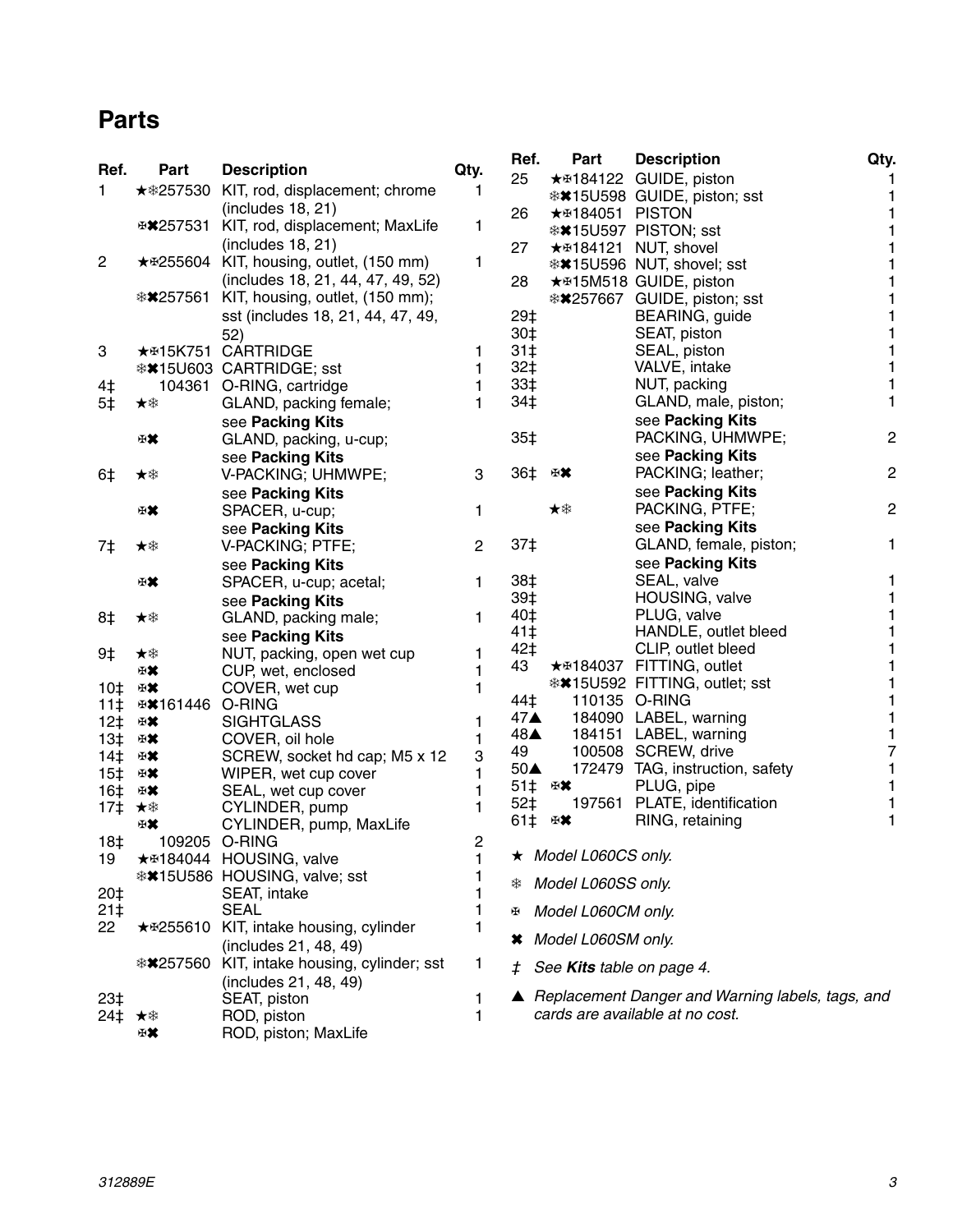## <span id="page-3-0"></span>**Kits**

|        | <b>Reference Numbers</b> |                                   |              |              |                         |   |   |   |   |              |              |                         |                         |   |   |   |   |   |                         |   |   |   |   |              |   |   |                            |              |              |   |              |                         |   |   |                                                                                           |                         |
|--------|--------------------------|-----------------------------------|--------------|--------------|-------------------------|---|---|---|---|--------------|--------------|-------------------------|-------------------------|---|---|---|---|---|-------------------------|---|---|---|---|--------------|---|---|----------------------------|--------------|--------------|---|--------------|-------------------------|---|---|-------------------------------------------------------------------------------------------|-------------------------|
| Kit    | $\overline{4}$           | 5                                 | 6            | 7            | 8                       | 9 |   |   |   |              |              |                         |                         |   |   |   |   |   |                         |   |   |   |   |              |   |   |                            |              |              |   |              |                         |   |   | 10 11 12 13 14 15 16 17 18 20 21 23 24 29 30 31 32 33 34 35 36 37 38 39 40 41 42 44 51 61 |                         |
| 255507 | V                        | $\checkmark$                      | V            | V            | V                       |   |   |   |   |              |              |                         |                         |   | V |   | V |   |                         | V |   | V |   |              | V | V | $\checkmark$               | V            | $\checkmark$ |   |              |                         |   | V |                                                                                           |                         |
| 256866 | V                        | V                                 | V            | V            | V                       |   |   |   |   |              |              |                         |                         |   | V |   | V |   |                         | V |   | V |   |              | V | V | V                          | V            | V            |   |              |                         |   | V |                                                                                           |                         |
| 255508 | V                        | $\checkmark$                      | V            | V            |                         |   |   | V |   |              |              | V                       | V                       |   | V |   | V |   |                         | V |   | V |   |              | V | V | V                          | $\checkmark$ | V            |   |              |                         |   | V |                                                                                           | V                       |
| 256867 | V                        | V                                 | V            | V            |                         |   |   | V |   |              |              | $\overline{\mathbf{v}}$ | $\overline{\mathbf{v}}$ |   | V |   | V |   |                         | V |   | V |   |              | V | V | V                          | V            | V            |   |              |                         |   | V |                                                                                           | $\overline{\mathbf{v}}$ |
| 255523 | $\checkmark$             | $\checkmark$                      | $\checkmark$ | V            | $\overline{\mathbf{v}}$ |   |   |   |   |              |              |                         |                         |   |   |   |   |   |                         |   |   |   |   |              |   |   |                            |              |              |   |              |                         |   |   |                                                                                           |                         |
| 255524 |                          | $\boldsymbol{v}$ $\boldsymbol{v}$ | V            | V            |                         |   |   | V |   |              |              | V                       | $\overline{\mathbf{v}}$ |   |   |   |   |   |                         |   |   |   |   |              |   |   |                            |              |              |   |              |                         |   |   |                                                                                           | V                       |
| 255533 |                          |                                   |              |              |                         |   |   |   |   |              |              |                         |                         |   | V |   | V |   |                         | V |   | V |   |              |   |   |                            |              |              |   |              |                         |   |   |                                                                                           |                         |
| 255539 |                          |                                   |              |              |                         |   |   |   |   |              |              |                         |                         |   |   |   | V |   |                         |   |   |   |   |              | V | V | V                          | V            | $\checkmark$ |   |              |                         |   |   |                                                                                           |                         |
| 256865 |                          |                                   |              |              |                         |   |   |   |   |              |              |                         |                         |   |   |   | V |   |                         |   |   |   |   |              | V | V | $\checkmark$               | V            | $\checkmark$ |   |              |                         |   |   |                                                                                           |                         |
| 255540 |                          |                                   |              |              |                         |   |   |   |   |              |              |                         |                         |   |   |   | V |   |                         |   |   |   |   |              | V | V | V                          | V            | V            |   |              |                         |   |   |                                                                                           |                         |
| 256868 |                          |                                   |              |              |                         |   |   |   |   |              |              |                         |                         |   |   |   | V |   |                         |   |   |   |   |              | V | V | V                          | V            | V            |   |              |                         |   |   |                                                                                           |                         |
| 255551 |                          |                                   |              |              |                         |   |   |   |   |              |              |                         |                         |   | V |   | V | V |                         | V | V | V |   |              |   |   |                            |              |              |   |              |                         |   |   |                                                                                           |                         |
| 257557 |                          |                                   |              |              |                         |   |   |   |   |              |              |                         |                         |   | V |   | V | V |                         | V | V | V |   |              |   |   |                            |              |              |   |              |                         |   |   |                                                                                           |                         |
| 255557 |                          |                                   |              |              |                         |   |   |   |   |              |              |                         |                         |   |   | V | V |   |                         |   |   |   | V | V            | V | V | $\checkmark$               | $\checkmark$ | V            |   |              |                         |   |   |                                                                                           |                         |
| 256869 |                          |                                   |              |              |                         |   |   |   |   |              |              |                         |                         |   |   | V | V |   |                         |   |   |   | V | V            | V | V | $\boldsymbol{\mathcal{V}}$ | V            | $\checkmark$ |   |              |                         |   |   |                                                                                           |                         |
| 255558 |                          |                                   |              |              |                         |   |   |   |   |              |              |                         |                         |   |   | V | V |   |                         |   |   |   | V | $\checkmark$ | V | V | $\boldsymbol{\mathcal{U}}$ | $\checkmark$ | $\checkmark$ |   |              |                         |   |   |                                                                                           |                         |
| 256870 |                          |                                   |              |              |                         |   |   |   |   |              |              |                         |                         |   |   | V | V |   |                         |   |   |   | V | V            | V | V | V                          | V            | V            |   |              |                         |   |   |                                                                                           |                         |
| 255577 |                          |                                   |              |              |                         |   |   |   |   |              |              |                         |                         |   | V |   | V |   | V                       |   |   |   |   |              | V | V | V                          | V            | V            |   |              |                         |   |   |                                                                                           |                         |
| 256871 |                          |                                   |              |              |                         |   |   |   |   |              |              |                         |                         |   | V |   | V |   | V                       |   |   |   |   |              | V | V | V                          | V            | $\checkmark$ |   |              |                         |   |   |                                                                                           |                         |
| 255578 |                          |                                   |              |              |                         |   |   |   |   |              |              |                         |                         |   | V |   | V |   | $\overline{\mathbf{v}}$ |   |   |   |   |              | V | V | V                          | $\checkmark$ | $\checkmark$ |   |              |                         |   |   |                                                                                           |                         |
| 256872 |                          |                                   |              |              |                         |   |   |   |   |              |              |                         |                         |   | V |   | V |   | V                       |   |   |   |   |              | V | V | V                          | V            | V            |   |              |                         |   |   |                                                                                           |                         |
| 257532 |                          |                                   |              |              |                         |   |   |   |   |              |              |                         |                         | V | V |   | V |   |                         | V |   | V |   |              |   |   |                            |              |              |   |              |                         |   |   |                                                                                           |                         |
| 257533 |                          |                                   |              |              |                         |   |   |   |   |              |              |                         |                         | V | V |   | V |   |                         | ✓ |   | V |   |              |   |   |                            |              |              |   |              |                         |   |   |                                                                                           |                         |
| 237908 |                          |                                   |              |              |                         |   |   |   |   |              |              |                         |                         |   |   |   |   |   |                         |   |   |   |   |              |   |   |                            |              |              | V | $\checkmark$ | $\overline{\mathbf{v}}$ | V |   |                                                                                           |                         |
| 255616 |                          |                                   |              |              |                         |   |   |   |   |              |              |                         |                         |   |   |   |   |   |                         |   |   |   |   |              |   |   |                            |              |              | V | V            | V                       | V |   |                                                                                           |                         |
| 255618 |                          |                                   |              |              |                         |   |   | V |   |              |              | $\overline{\mathbf{v}}$ | $\checkmark$            |   |   |   |   |   |                         |   |   |   |   |              |   |   |                            |              |              |   |              |                         |   |   |                                                                                           | $\checkmark$            |
| 255696 | V                        | V                                 | V            | V            |                         | V | V | V | V | $\checkmark$ | $\checkmark$ | $\checkmark$            | V                       |   |   |   |   |   |                         |   |   |   |   |              |   |   |                            |              |              |   |              |                         |   |   | V                                                                                         | V                       |
| 257559 | V                        | V                                 | V            | $\checkmark$ |                         | V | V | V | V | V            | $\checkmark$ | $\overline{\mathbf{v}}$ | V                       |   |   |   |   |   |                         |   |   |   |   |              |   |   |                            |              |              |   |              |                         |   |   | V                                                                                         | $\boldsymbol{\nu}$      |
| 16F205 | V                        | ✔                                 | V            |              | V                       |   |   |   |   |              |              |                         |                         |   | V |   | V |   |                         |   |   | V |   |              | V | V |                            | V            | V            |   |              |                         |   | V |                                                                                           |                         |

The following table indicates which parts (according to reference number) are included in each kit.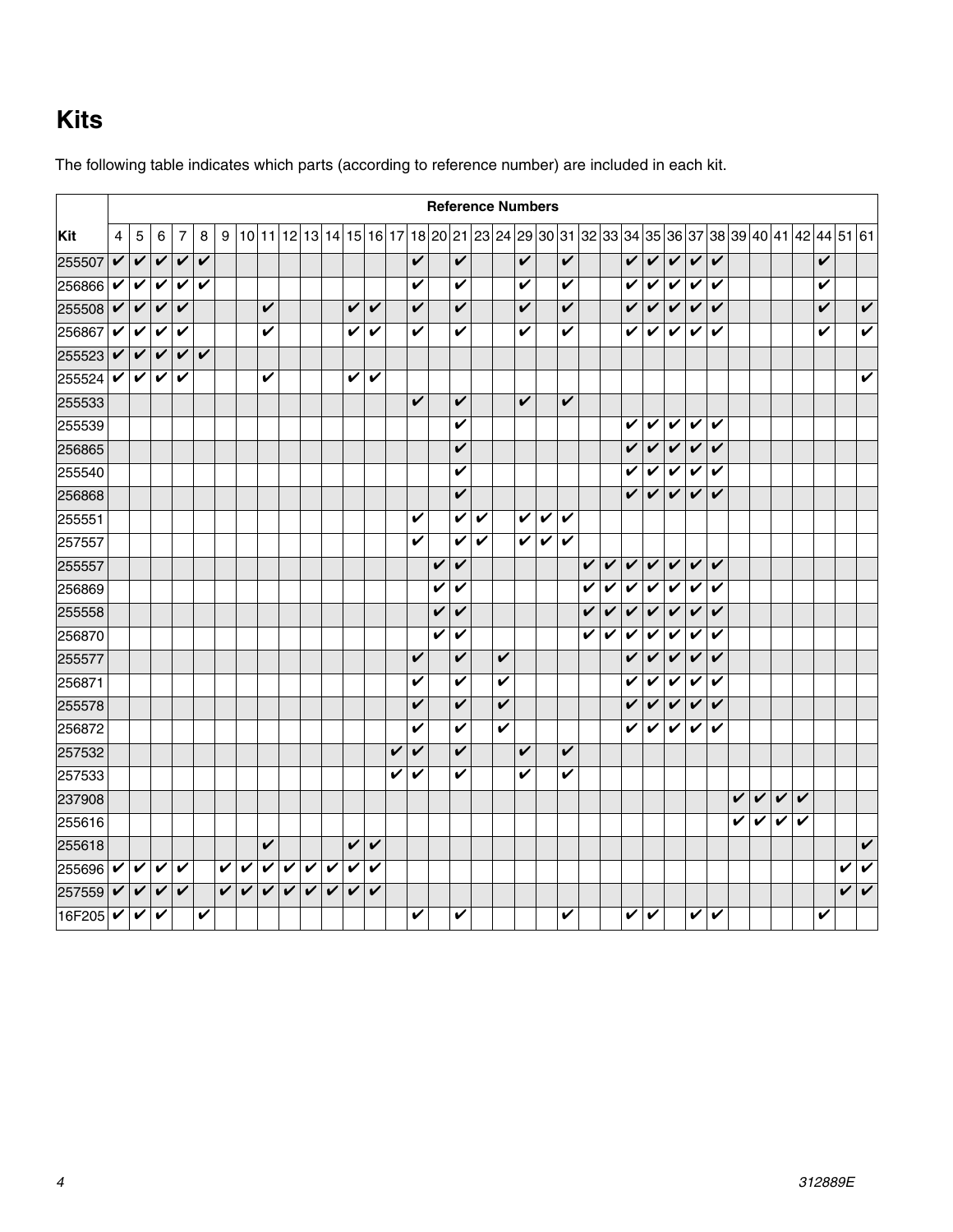#### **Kit Descriptions**

| Kit    | <b>Description</b>                                                                                              |
|--------|-----------------------------------------------------------------------------------------------------------------|
| 255507 | Complete Seal Kit; Severe Duty, L060CS                                                                          |
| 256866 | Complete Seal Kit; Severe Duty, L060SS                                                                          |
| 255508 | Complete Seal Kit; MaxLife, L060CM                                                                              |
| 256867 | Complete Seal Kit; MaxLife, L060SM                                                                              |
| 16F205 | Complete Seal Kit; PTFE Alternative;<br>includes all PTFE Alternative kits listed<br>under Packing Kits, page 6 |
| 255523 | Throat Seal Kit; Severe Duty, L060CS and<br><b>L060SS</b>                                                       |
| 255524 | Throat Seal Kit; MaxLife, L060CM                                                                                |
| 257558 | Throat Seal Kit; MaxLife, L060SM                                                                                |
| 255533 | <b>Piston Seal Kit</b>                                                                                          |
| 255539 | Intake Kit; Severe Duty, L060CS                                                                                 |
| 256865 | Intake Kit; Severe Duty, L060SS                                                                                 |
| 255540 | Intake Kit; MaxLife, L060CM                                                                                     |
| 256868 | Intake Kit; MaxLife, L060SM                                                                                     |
| 255551 | Piston Seal Metal and Soft Kit CS and CM                                                                        |
| 257557 | Piston Seal Metal and Soft Kit SS and SM                                                                        |
| 255557 | Intake Valve Seal Metal and Soft Kit;<br>Severe Duty, L060CS                                                    |
| 256869 | Intake Valve Seal Metal and Soft Kit;<br>Severe Duty; L060SS                                                    |
| 255558 | Intake Valve Seal Metal and Soft Kit;<br>MaxLife, L060CM                                                        |
| 256870 | Intake Valve Seal Metal and Soft Kit;<br>MaxLife, L060SM                                                        |
| 257530 | Displacement Rod Kit; Severe Duty,<br>L060CS and L060SS; see page 3 for<br>parts included in kit                |
| 257531 | Displacement Rod Kit; MaxLife, L060CM<br>and L060SM; see page 3 for parts<br>included in kit                    |
| 255577 | Priming Piston Rod Kit; Severe Duty,<br><b>L060CS</b>                                                           |
| 256871 | Priming Piston Rod Kit; Severe Duty,<br>L060SS                                                                  |
| 255578 | Priming Piston Rod Kit; MaxLife; L060CM                                                                         |
| 256872 | Priming Piston Rod Kit; MaxLife, L060SM                                                                         |
| 257532 | Cylinder Kit; Severe Duty, L060SS and<br>L060CS                                                                 |
| 257533 | Cylinder Kit; MaxLife, L060SM and<br><b>L060CM</b>                                                              |

| Kit    | <b>Description</b>                                                   |
|--------|----------------------------------------------------------------------|
| 255604 | Outlet Kit, L060CS; see page 3 for parts<br>included in kit          |
| 257561 | Outlet Kit, L060SS; see page 3 for parts<br>included in kit          |
| 255610 | Intake Cylinder Kit, L060CS; see page 3<br>for parts included in kit |
| 257560 | Intake Cylinder Kit, L060SS; see page 3<br>for parts included in kit |
| 237908 | Bleed Valve Kit: CS                                                  |
| 255616 | Bleed Valve Kit; SS                                                  |
| 255618 | Enclosed Wet Cup Seal Kit, MaxLife;<br>L060CM and L060SM             |
| 255696 | Enclosed Wet Cup Kit; MaxLife, CS                                    |
| 257559 | Enclosed Wet Cup Kit; MaxLife, SS                                    |